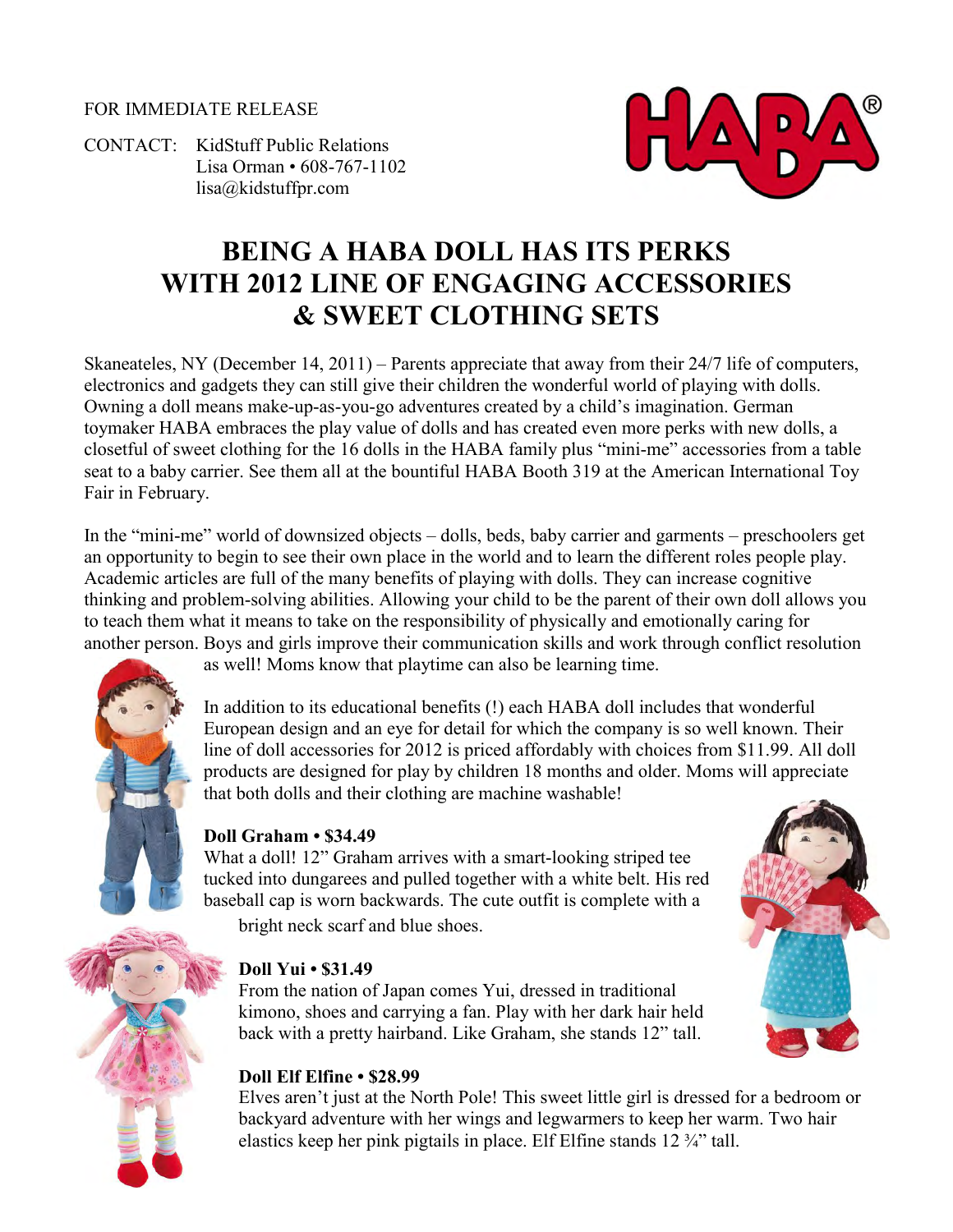#### **3-Piece Set Elf Elfine • \$ 17.99**

When little elves like Elfine go on a journey they need little suitcases for their favorite things. Pack her dresses, little cars and building blocks in each of these three sturdy cases. When not in use, store them inside each other from small to medium to large. The pretty pastel-colored cases picture Elfine and scenes from her past adventures.





Baby doll Luca, measuring 16 inches long, came into the world last year. His alert blue eyes became a favorite of children around the world. HABA expands Luca's daily adventures with four adorable new products:

## **Baby Carrier Luca • \$22.49**

As toddlers walk around the room or into the backyard they can carry their baby doll -- or perhaps teddy -- in this frontfacing carrier. A simple hook and loop fastener holds the pastel colored carrier around a child's neck. An added rubber design allows comfort for dolls to sit up in place.

## **Doll's Bed Luca • \$46.99**

Lucky Luca has this sweet miniature playpen for taking a nap or resting all night. A soft and cuddly fleece blanket is included when you tuck

Luca in. When his doll parents visit Grandma, they can fold the bed and carry it along, just like your little one's real playpen! The frame is made of metal with a fabric cover of pastel pink, green and blue cotton/polyester.



## **Table Seat Luca • \$31.49**

Mealtime can be shared with Luca in the family kitchen or out with Mom or Dad at the mall food court with this adorable seat that hooks right onto a tabletop. Maximum thickness for table is 2 ¾". Metal

seat is covered in a pastel green cotton/polyester with an added back seat cushion and pink bumper guards for Luca's ultimate comfort!

#### **Dress Set for Baby Doll Luca • \$31.49**

Switch Luca's original summer teddy and scarf for a nifty wardrobe of seven different pieces including green overalls and a blue cap.